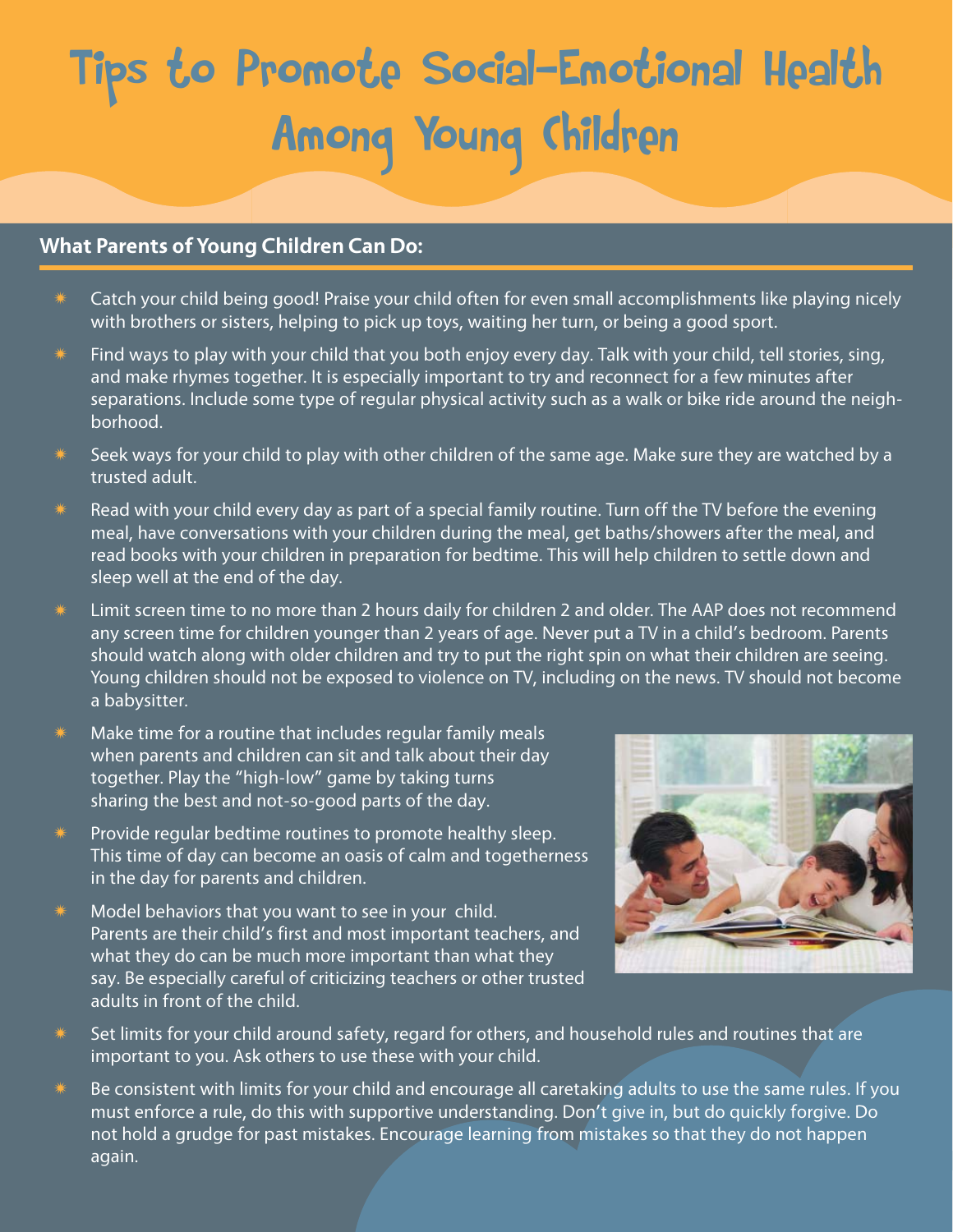# Tips to Promote Social-Emotional Health Among Young Children

- $*$  Teach your child to ask for help and identify who can help her when she needs it. Find opportunities to show her how to ask for help.
- Everyone experiences anger and stress! Help your child to find acceptable ways of working through these feelings. It is okay to be mad but never okay to hit or destroy property.
- Listen to and respect your child. Remind your child that he or she can always come to you to discuss concerns, fears, and thoughts. Calmly discuss the issues and talk to your child's pediatrician with any concerns you might have as a result.
- $*$  Give choices when your child is oppositional (eg, Would you like me to carry you upstairs to bed or would you like to walk?) Help your child think of the consequences of her choices when she is demonstrating oppositional behavior.

#### **What Early Education and Child Care Providers Can Do:**

- $*$  Greet each child warmly. Smile, make eye contact, and use a positive tone of voice that says you are happy to see the child.
- Be friendly and affectionate with each child. Warmth and affection can be shown through your expression, laughter, voice, and words.
- \* Look for each child's strengths. Make sure that your words and interactions with children are more positive than negative.
- \* Show children how to talk to other children and build friendships. Teach children how to handle problems with others and to ask for help when they need it.
- Teach children how to follow directions, including listening, asking questions, and finishing tasks.
- Reinforce desirable behaviors by ignoring things that are trivial, providing frequent praise when you see positive behaviors start to emerge, and modeling respectful communication.
- Provide children with opportunities to make choices when possible and help them to learn to understand the consequences of their actions.



- Talk to a child's parents early on if you observe problem behaviors.
- Some child care facilities and schools provide mental health services on site; others can help students connect with community resources and providers of these services.
- Promoting positive staff morale among child care workers can help to minimize staff turnover. To the extent possible, maintain the same staff members for the same children.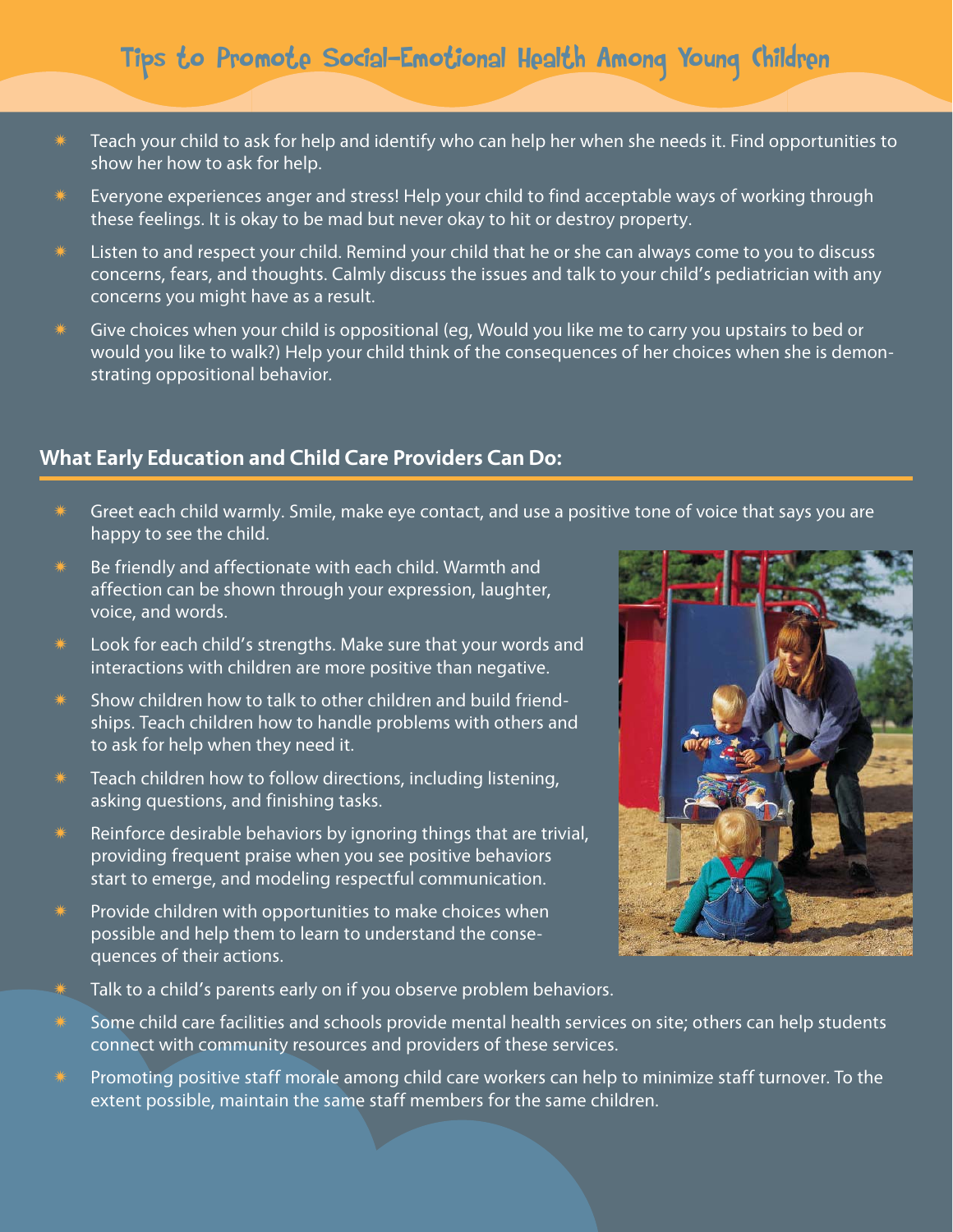#### **What Pediatricians Can Do:**

- Often doctors are the first people families turn to for concerns about behaviors or emotions. Recognize that the trusting relationship you have with your patients and parents can encourage parents to share concerns. Be alert to the signs and symptoms of emotional and behavioral problems among young children as well as mental health concerns among parents. Include questions about family violence, substance abuse, and mental health history in your assessments.
- $*$  Promote the "5 Rs" of early education to families.
	- Reading together as a daily family activity.
	- Rhyming, playing, and cuddling together often.
	- Routines and regular times for meals, play, and sleeping, which help children know what they can expect and what is expected from them.
	- Rewarding everyday successes with praise.
	- Reciprocal and nurturing relationships, which are the foundations of healthy child development.
- Integrate literacy promotion into practice.
- Talk with families about child care and school. Promote a 3-way partnership among the pediatrician, family, and caregivers.
- Help your patients and parents focus on the child's assets or strengths.
- Discuss the importance of a support system and appropriate coping strategies when parents feel tired, overwhelmed, or frustrated.
- If you see signs of depression in a parent, encourage interventions and support. Remind parents that they have to take care of themselves before they can take care of their child. Depression may impair the parent's responsiveness to the child.
- Know what resources are available in your community so that you can refer families who need support. Make connections with mental health service providers and referral sources, and have information available in the office about mental health services.

## **A Final Thought:**

As adults, one of the greatest things we can do for our children is to make them feel good about themselves and to equip them with a wide repertoire of positive coping strategies. They learn these strategies best when they see them modeled by the important adults in their lives.